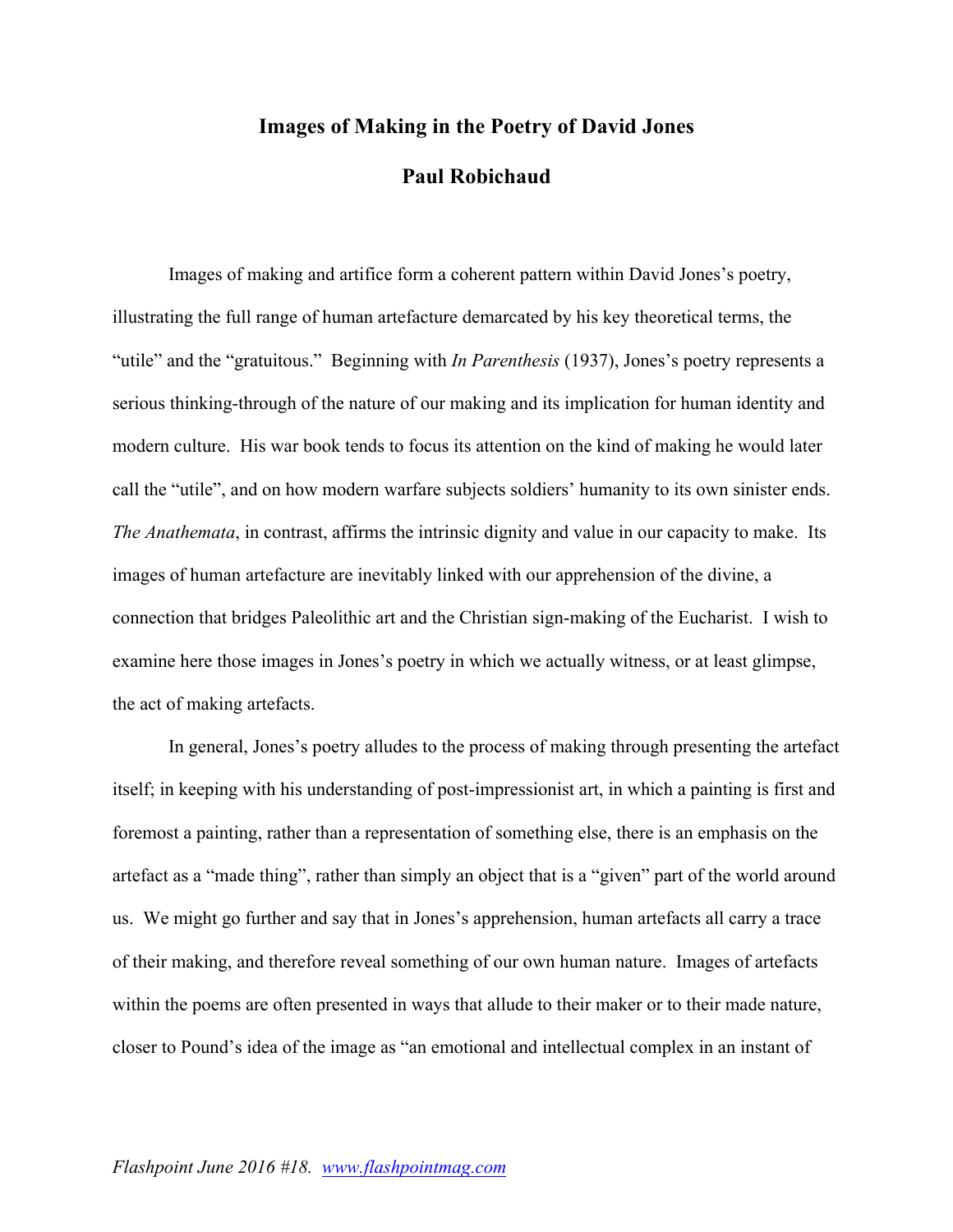time" than transparent representation of the artefact itself (Pound 4). Jones's theoretical distinction between the "utile" and "gratuitous" tendencies in human artefacture form a key part of the "emotional and intellectual complex" presented in imagery of making and artifice throughout his poetry.

In a note to *The Anathemata*, Jones distinguishes his use of "artefact" from a more general definition as any "artificial product thus including the beaver's dam and the wren's nest" (65, n. 2). "Artefact" in Jones's sense refers only "to those artefacts in which there is an element of the extra-utile and the gratuitous" – in other words, to the products of human making that in some sense transcend the purely functional (65, n.2). The distinction is made clear in his description of the candles in "The Sleeping Lord" as "the natural produce of the / creatures labouring in the royal hives but made a true artefact by / the best chandlers of the royal *maenol*" (76). As he explains at the end of his note in *The Anathemata*, "the description 'utility-goods' if taken literally could refer only to the products of sub-man". "Utility" is perhaps the highest "good" that the sub-human is capable of achieving. In transforming the utile wax into a candle, the chandlers create "a true artefact", one that usefully produces light, but that may also be used for ritual, and therefore gratuitous, purposes.

The "utile" marks one end of the spectrum of (sub)human making, an instrumental kind of artefacture that serves a purely functional purpose. In Jones's view, no human making can ever be entirely utile. As he explains in "A Note on 'The Utile,'" "*if* man is the kind of creature here defined as 'man-the-artist' then none of his works can, in strict literal, fact, be wholly and exclusively ordered toward mere utility" (180). The purely utile Jones associates with the animal or the sub-human, as we have seen. It performs, replicates, or extends a natural function. He thus claims of the word "utile" that it "seemed the best word to cover the wholly functional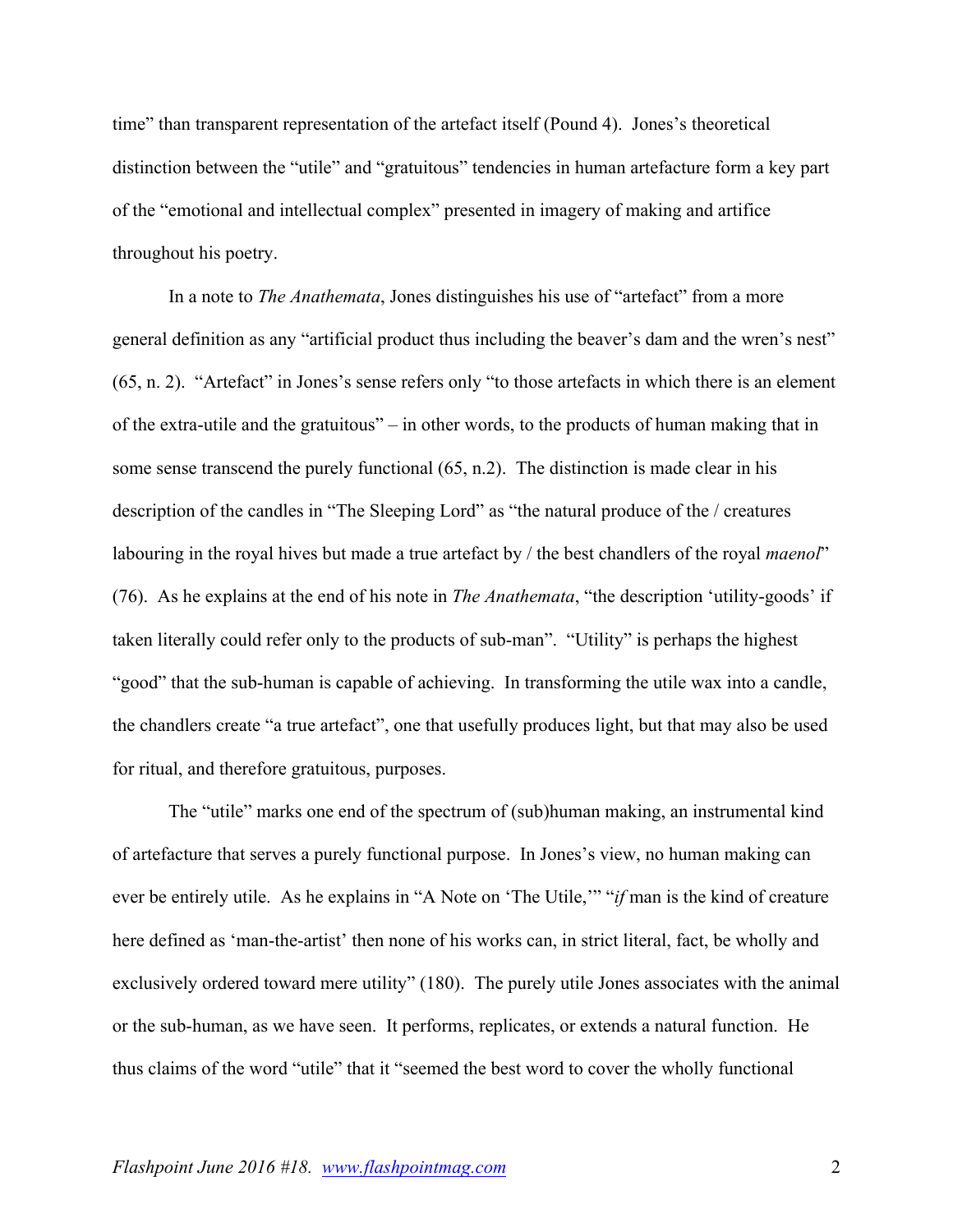works of nature, whether animalic or insentient (e.g. nest-building or mountain-building) and such works of man as tend to approximate to these processes of nature" (180-1). Human making can only "tend to approximate" natural function: it can never be purely utile, or "natural". Our artefacts, whatever they may be, are different from nests and mountains. In the example from "The Sleeping Lord" quoted above, the bees' manufacture of wax is a purely utile act; the transformation of that wax into candles through the craftsmanship of the royal chandlers, on the other hand, involves distinctly human capacities, among them judgment and skill, rather than pure instinct.

Those distinctly human capacities emerge from what Jones regards as our innate human nature. In "Art and Sacrament", he defines the human being as "A creature able, owing to its nature, to will or do anything not totally subject to a pure determinism (as, e.g., the reflexes of its own instincts). A creature which is not only capable of gratuitous acts but of which it can be said that such acts are this creature's hall-mark and sign-manual" (148). For readers who do not necessarily share Jones's Christian anthropology, it may be worth pointing out that while he does regard human beings as possessing an innate (as opposed to a culturally constructed) nature, this innate human nature is comprised primarily of free will in those areas "not totally subject to determinism". A "gratuitous act" in this context is precisely one that escapes instinctual determinism. Jones's understanding of "gratuitous" is rooted in its etymological origin in "grace" as something freely given. In the example of the bee and the chandler, the bee's wax production is determined entirely by instinct, but the chandler exercises his free will when employed in making a candle – regardless of social or economic pressures, he is not biologically programmed to produce candles! If this quality of gratuitousness is present even in something as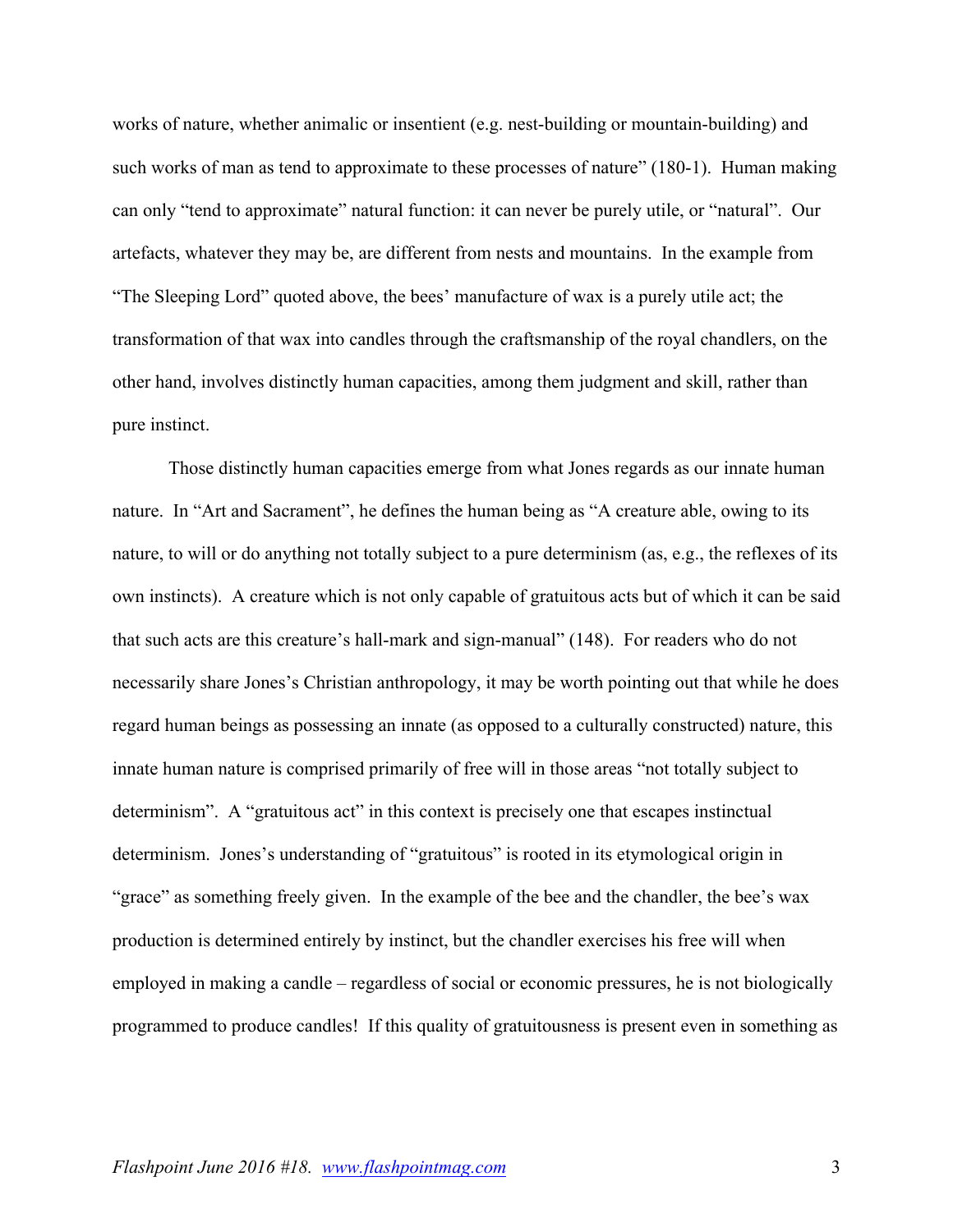functional as a candle, it is even more so the closer we get to the fine arts and – in Jones's religious worldview – the Christian sacraments.

Despite the human capacity for gratuitous making, Jones argues that the cultural and material production of the modern west tends strongly toward the sub-human goal of the utile: "the characteristic works of our present technocracy *at its best and at its worst* seek the 'utile'. Thus we have the formidable beauty of the war-planes and of the ballistic devices of various kinds. Thus also the gleaming and exact apparatuses, the beauty of which, being seen, pleases, even when seen from the dentist's chair" ("The Utile" 181). "Formidable", "gleaming", "exact": this combination of intimidation, polish, and precision are the qualities to which modern artefacture most clearly aspires, an observation that continues to holds true in the postmodern age of the iPhone and the Predator Drone. These qualities shape our technological aesthetics: "All such products of our technocracy derive their beauty from the play of light on shapes which seek an uncontaminated utility. Yet it is this same technocracy which achieves the vacuity and deprivation apparent in the thousand-and-one utensils and impedimenta of our daily lives, domestic or public" (181). Jones would attribute the sense of "vacuity and deprivation" many of us feel in the presence of modern architecture or design, however functional, to an insufficiency of extra-utile or gratuitous qualities. Our human nature cannot be fully accomodated by an aesthetic that aspires to the purely functional: the sleek, gleaming blackness of a mobile smartphone may well be the apotheosis of modern design, but look how many users enclose them in gratuitously personalized cases.

The imagery of making and artifice that develops over the course of *In Parenthesis* dramatizes the dread and alienation that the utile at its most lethal can inspire. The clearest example occurs with the impending arrival of a shell at the end of Part 2, which John Ball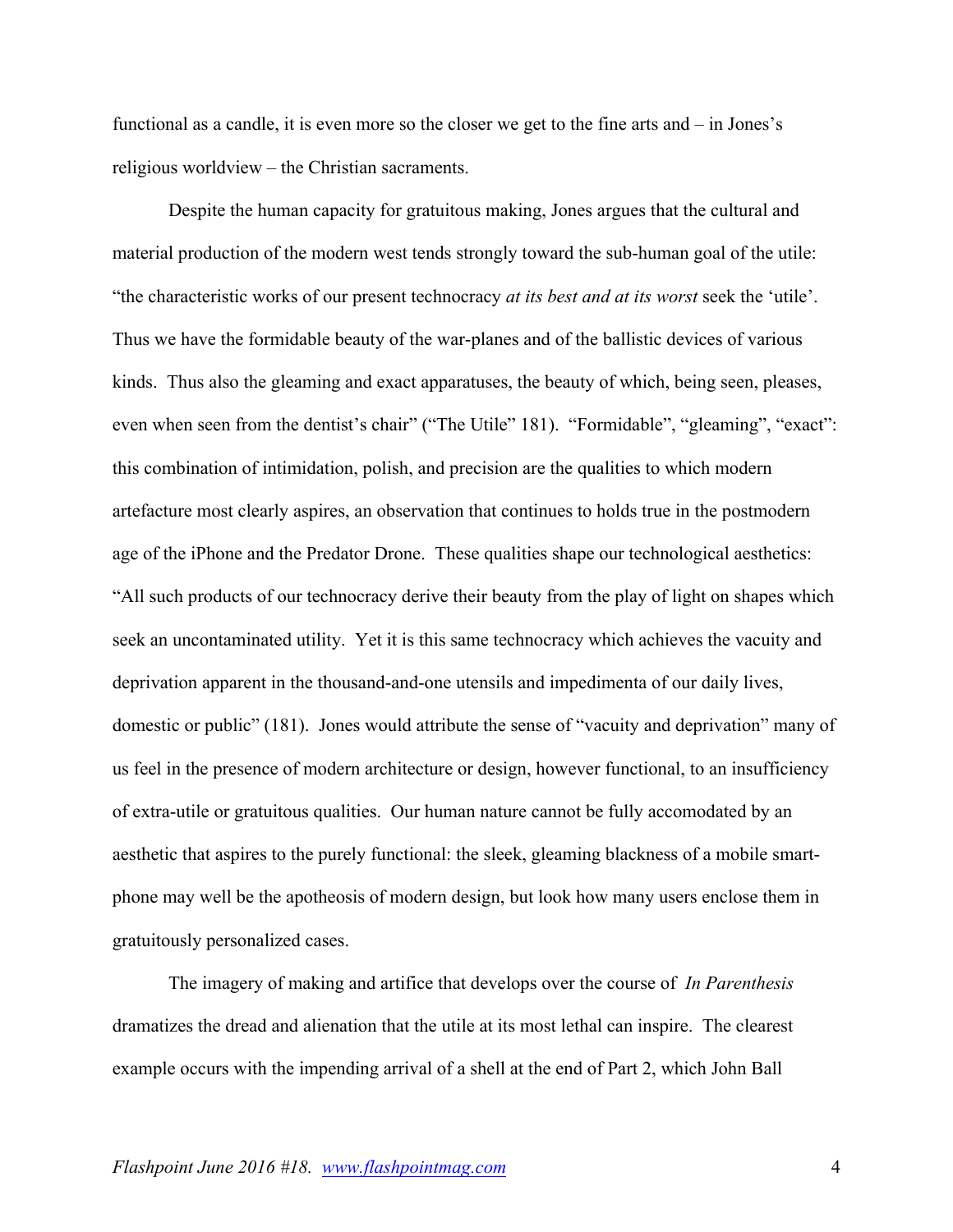experiences as "an on-rushing pervasion, saturating / all existence; with exactitude, logarithmic, dial-timed, / millesimal – of calculated velocity, some mean chemist's / contrivance, a stinking physicist's toy" (24). Formidable and exact, the shell represents the utile at its most sub-human, with death its intended and ultimate end. It is a "toy" only ironically, for whatever sense of play its makers enjoyed in designing the shell is utterly divorced from its utile purpose. Throughout *In Parenthesis*, the utile value of "exactitude" is shown to be deeply at odds with our embodied, creaturely nature. In Part 4, the soldiers are so tired that military precision is no longer possible:

> Their vitality seemed not to extend to the finger-tips nor to enable any precise act; so that to do an exact thing, competently to clean a rifle, to examine and search out intricate parts, seemed to them an enormity and beyond endurance; as one, who, clumsied with fear or unnerved by some grief, seeks to thread a needle or turn an exact phrase […] (64-5)

Exactitude is here "an enormity and beyond endurance", requiring an intolerable surmounting of the limits imposed by bodily and emotional exhaustion. It is a technocratic virtue, unamenable to our basic needs for sleep and food.

Within the poem, the course of the war symbolizes the modern transition from residually humane western traditions – even in warfare – to the unsparing dominance of utile technology that would characterize the twentieth century, culminating in the horror of the atomic bomb. Again in Part 4, a soldier reflects on the arrival of newer officers with their "not-ter-reason-why technics" that supplant older traditions whereby "everything [was] conducted humane and reasonable" (114). According to the soldier, the marker of change is that icon of the war, the ordinary Tommy's tin helmet: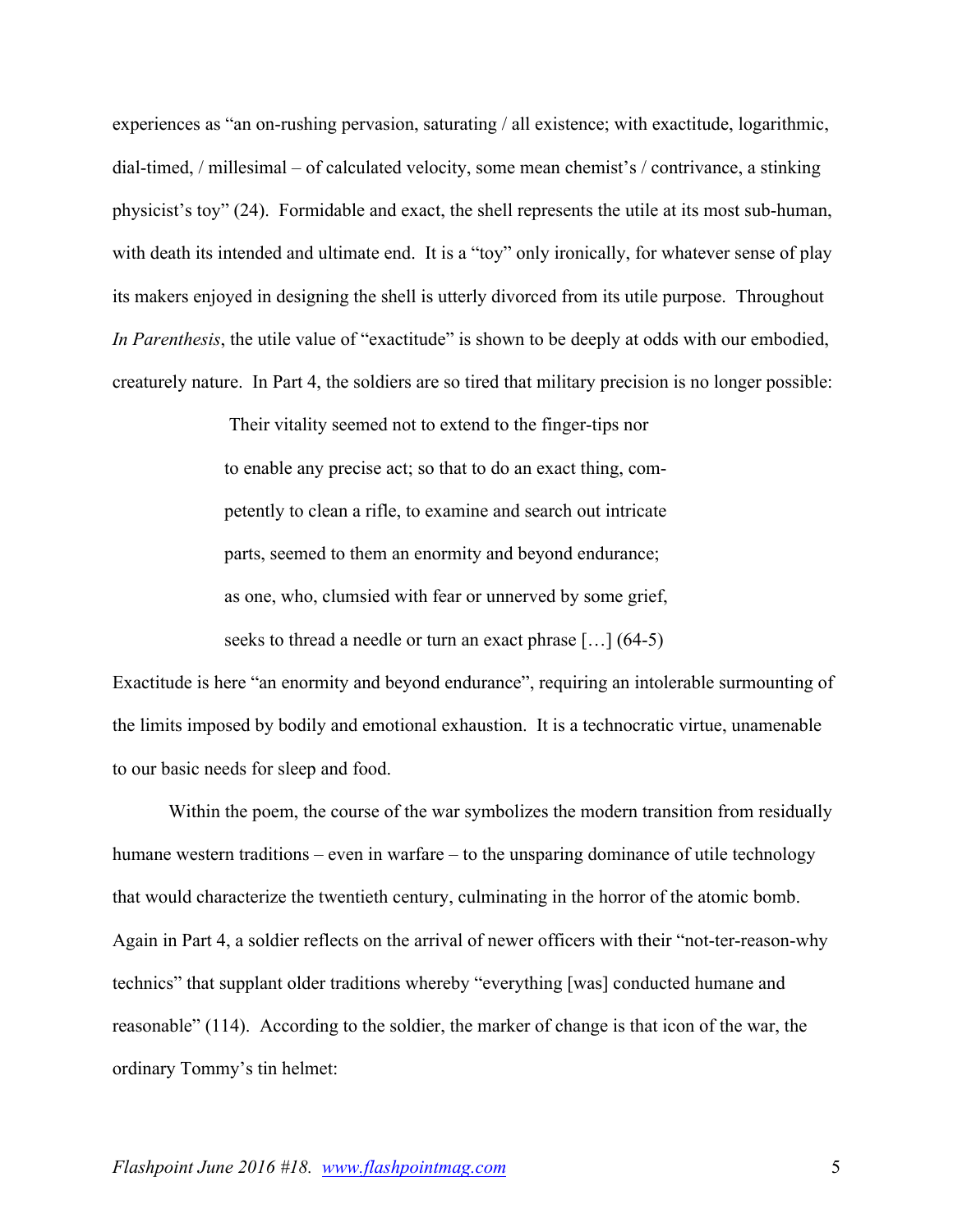## it all went

west with the tin-hat – that harbinger of their anabasis, of these latter days, of a more purposed hate, and the establishing of unquestioned ascendancy in no-man's-land – and breaking his morale and – this new type of toffee-apple, and these very latest winged-pigs, whose baleful snouts rend up no mean apocalypse, and the mk. IX improved pattern of bleedin' frightfulness. (114-5)

As military technology becomes ever more exact, the means of war become more formidable. The "toffee-apple" (the colloquial name for the Vickers trench mortar, introduced in mid-1915), "winged-pigs" (the ML 9.45 inch Heavy Trench Mortar, the standard British mortar beginning in 1916), and "mk. IX improved pattern of bleedin' frightfulness" (presumably the BL 4-inch Mk IX naval gun, also introduced in 1916) are all examples of weaponry developed mid-war, in response to modern battle-conditions. They represent human making at its most utile and deadly. The "humane and reasonable" is not taken into account in their design, only the utile goals of efficiency and killing. Nonetheless, the poem also acknowledges that men themselves are made "a little lower than the angels and their / inventions are according to right reason even if you don't / approve the end to which they proceed" (154). At first glance, this last passage would seem to undermine the poem's critique of utilitarian making, with its claim that even the most lethal weaponry is made "according to right reason". As the reference to humans being "a little lower than the angels" suggests, Jones brings a Thomist perspective to bear on the nature of human reason, which is seen as good in itself, even though it can be directed to evil ends. Contemporary readers may well be more skeptical of the inherent goodness of human reason –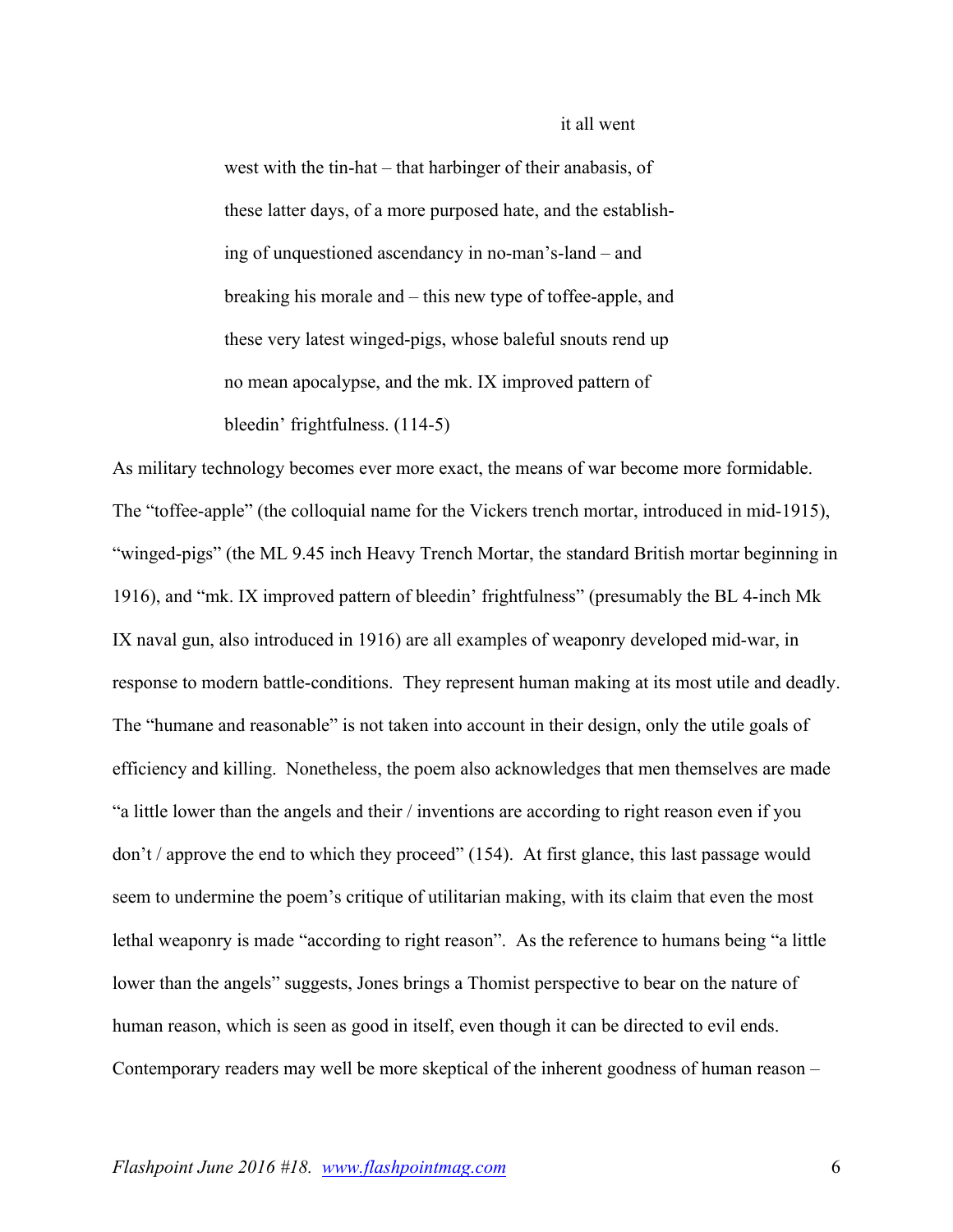particularly in its more instrumental forms – but Jones accepts the older western belief in its basic rightness.

 In a curious passage in Part 2, the very suggestion of the utile is enough to inspire fear in the recent recruits. They halt briefly to watch some trucks go by carrying

very new clean deal planking,

stakes of pine, stacked neatly up, wooden frames, bales of wire-netting and other wire, hedge-hog like, in balls; a rigid medley thrown about – iron and wood and iron, made evidently to some precise requirement, shaped to some usage yet unknown to any of that halting company; who looked on wonderingly, with half inquisitive, half fearful, glancing. (19-20)

The "precise requirement" fulfilled by the building materials, their "usage" (a word sharing an etymological root with "utile"), is not known to the soldiers. Nonetheless, the "iron and wood and iron" provokes wonder, curiosity, and fear, seemingly out of proportion to the materials themselves. If we reflect, however, that these same materials were the instruments of the Crucifixion, within the religious worldview of the poem it makes sense that the "iron and wood and iron" inspire a sense of awe and foreboding, however unconscious the soldiers may be of its religious underpinnings. ("If the poet writes 'wood' what are the chances that the Wood of the Cross will be evoked?" as Jones asks in his Preface to *The Anathemata*.) The image hints at an analogy between the "precise requirement[s]" and "usage[s]" of modern warfare (and by extension what Jones calls "our present technocracy") and the Crucifixion itself. Elsewhere in the poem, iron takes on a distinctly sinister cast: "a circular calm water graced the deep / of a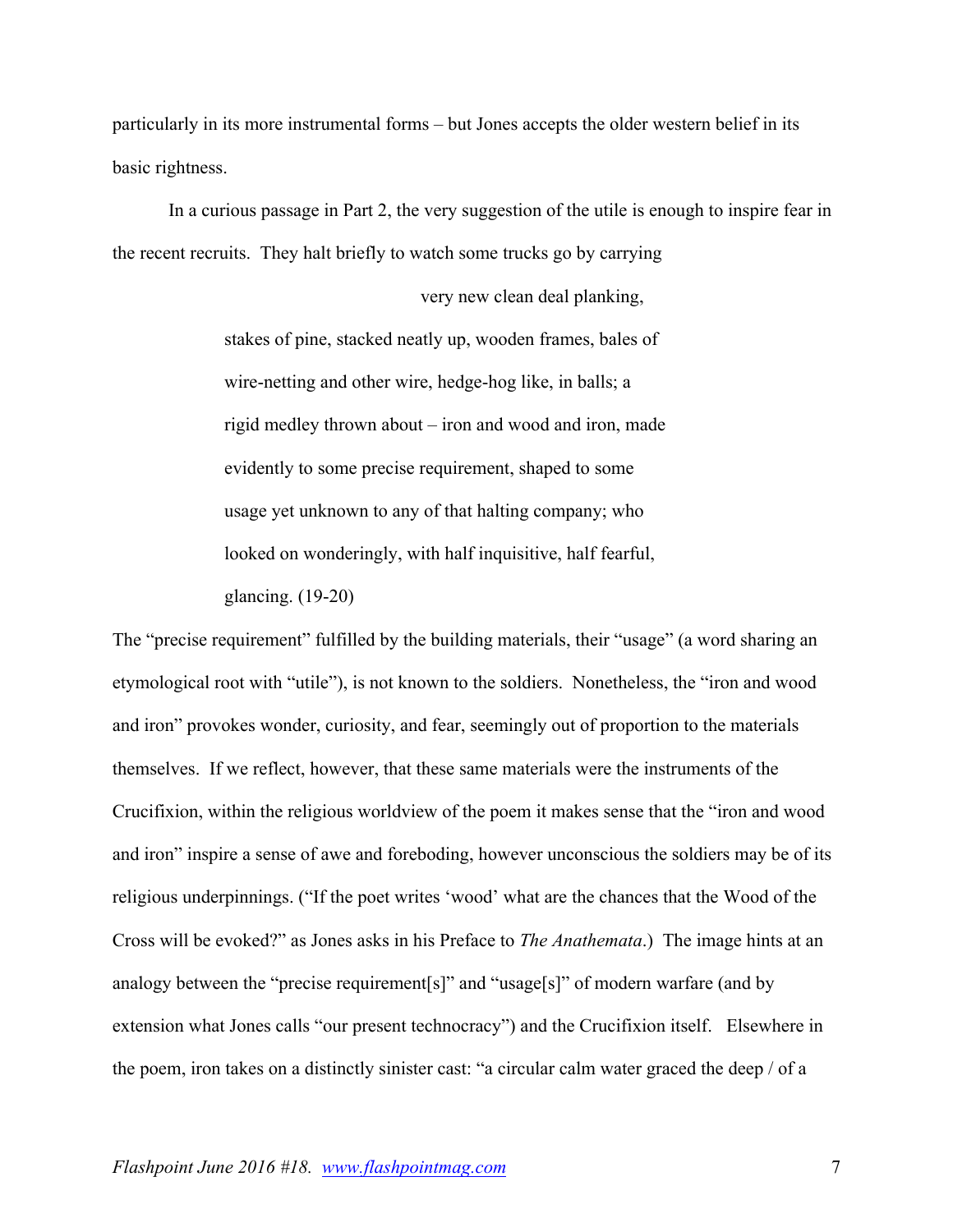Johnson hole; corkscrew-picket-iron half submerged, / as dark excalibur, by perverse incantation twisted" (50). Far from being a neutral aspect of modern culture, the utile has disturbing theological implications.

Our inadequacy in the face of the demands of the utile can be a source of humour, or at least of incongruity. In Part 4, the soldiers come upon some new boarding for them to walk upon. Jones emphasizes the beauty and basic goodness of the building materials: "planking, freshly sawn, / not yet so walked upon nor mired over, but what its joiner- / work could, here and there, make quick that delectation of / the mind enjoyed with sight of any common deal, whitepared, / newly worked by carpenters" (77). The poem celebrates good craftsmanship, the wellmade "joinerwork" that satisfies the mind even in the midst of war. Such skilled making is symbolic of art more generally, which, as Jones claims in "Art and Sacrament", originally means "a fitting together". The excellent carpentry of the freshly-sawn planking is undermined, however, by the hasty, unskilled work that holds it in place:

> Botched, ill-driven, half-bentover nail heads protrude, where some transverse-piece jointed the lengthways, four-inch under-timber, marking where unskilled fatigue-man used his hammer awkwardly, marring the fairness of the thing made – also you trip up on the bleeder, very easily. (77)

Hastiness and indifference to skill – the shadow-side of utile efficiency – not only mar the beauty of the boards, but also cause accident and injury to those who walk upon them: even the colloquial "bleeder" is an apt description of the a protruding nail-head penetrating the skin of a tripping soldier. The imagery of nails and wood resonates with the earlier "iron and wood and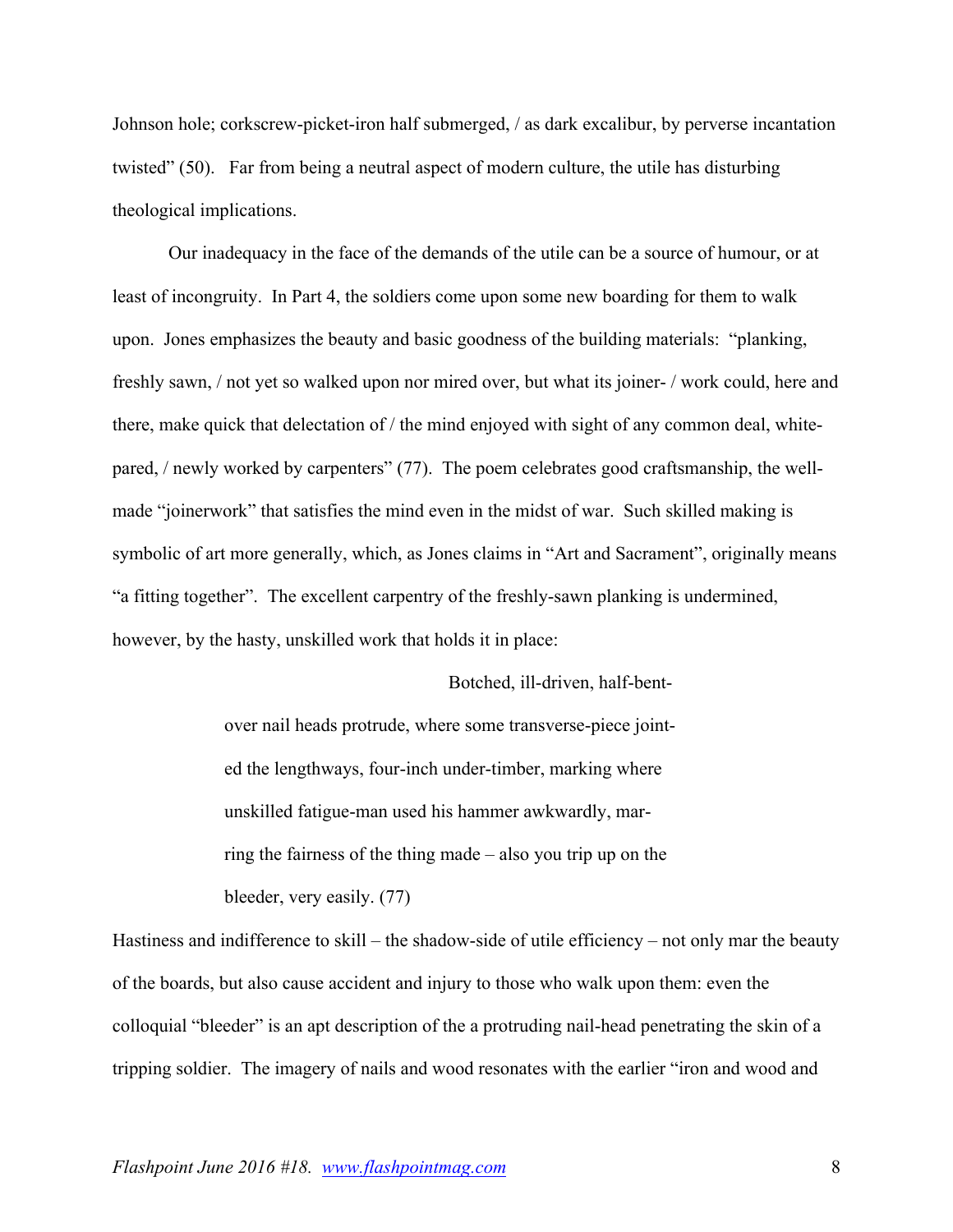iron", with a similar, half-realized allusion to the Crucifixion, re-enforced by the reference to blood.

The figure of the ordinary soldier, as one who follows orders, sometimes acts as maker. When Dai Greatcoat, at the centre of the poem, assumes the mythic voice of soldiers throughout human history, he identifies the soldier with tasks that are grimly utilitarian or powerfully destructive: "I built a shit-house for Artaxerxes. / I was the spear in Balin's hand / that made waste King Pellam's land" (79). If the destruction carried out by soldiers can rise to the level of myth (though here the "waste" of King Pellam's land is ironically juxtaposed with Artaxerxes' "shit-house"), it is also only on the level of myth that the soldiers participate fully in the more benevolent kinds of making, albeit of a defensive nature. Dai Greatcoat recalls how he contributed to the interning of Bendigeidfran's head, which in Welsh myth protected the Island of Britain from invasion until exhumed by the prideful Arthur:

> They learned me well the proportions due – by water by sand by slacked lime. I drest the cist  $$ the beneficent artisans knew well how to keep the king's head to keep the land inviolate. (81-2)

The safety of the Island is entrusted to "the beneficent artisans" and the ordinary soldiers detailed to assist them; the soldier can either be the instrument that lays waste the land, or the means of its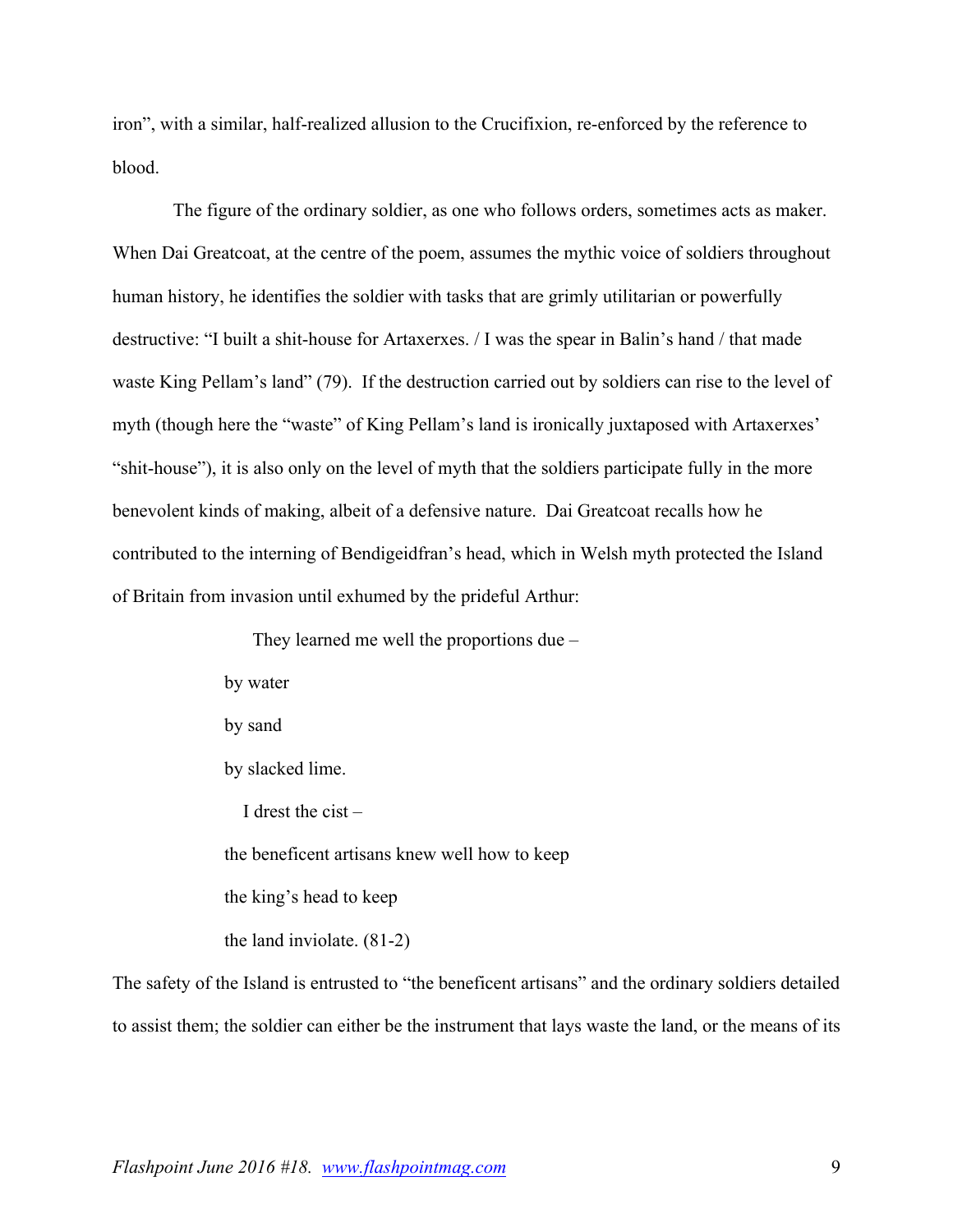protection. As Thomas Dilworth notes, Dai's claim to have been a craftsman here also suggests "that craftsmanship is an important basis of cultural vitality" (*RDJ* 57)

In *The Anathemata*, Jones presents us with more benign images of human artefacture. Indeed, human artefacture is one of the major themes of the poem, which among other things traces the evolution of western culture, through dramatizing the origins of art in the human response to the sacred. The extra-utile, or gratuitous, element in human artefacture raises the artefact from the merely utile to the status of sign. It is "significant" in the original sense of the word. Part I of *The Anathemata* situates Christ's institution of the Eucharist – for Jones, the culmination of our sign-making habit – in relation to that early sculptor "whose man-hands godhandled the Willendorf stone" (58). Jones's choice of sculpture as a symbol of human making is an interesting one, given his own limited experience working with stone and wood, but the durability of stone in particular makes it a medium that survives across time and cultural change. Jonathan Miles and Derek Shiel observe that many of Jones's own sculptures "are of a size to be held in the hand, caressed by a man who had a severely inhibited but naturally tactile nature" (83). The "man-hands" clearly belong to a being identifiably human, while "god-handled" suggests the presence of the sacred in human making, as well as pointing toward the goddessform being sculpted. On the analogy of "man-handled", which the *OED* defines as "to move by human effort alone", the phrase also suggests divine inspiration. If "man-handle" can colloquially mean "to handle roughly", then "god-handle" implies a care and reverence in the sculptor's work. (Hands – the human means of making – figure prominently in Jones's portraiture as well. See, for example, *Portrait of a Maker* (1932), which depicts his friend Harman Grisewood with hands prominently displayed in the foreground (Miles and Shiel 158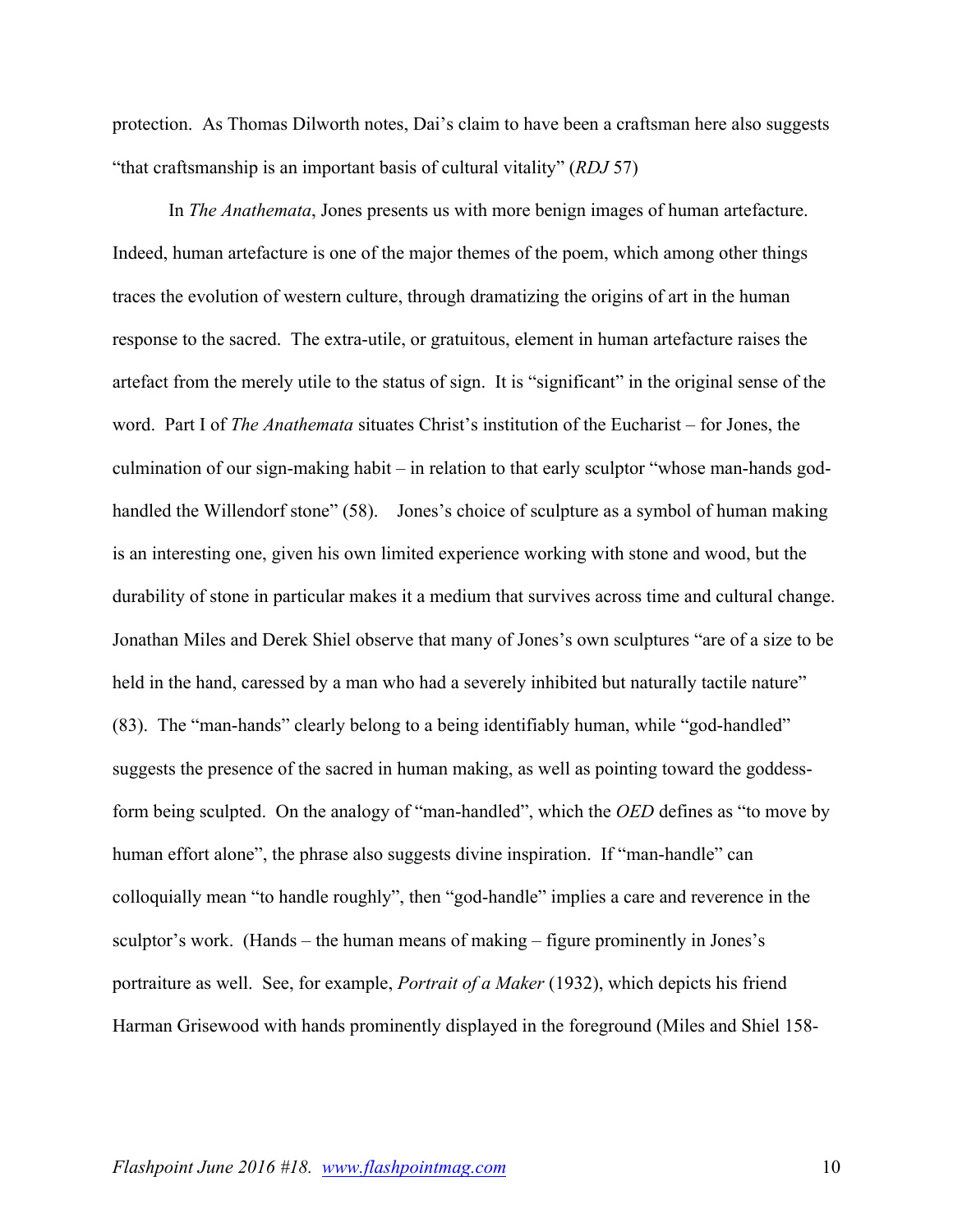9.)) It is millenia before European culture will express itself in such familiar forms as Roman walls, Gregorian chant, and the waltz,

> But already he's at it the form-making proto-maker busy at the fecund image of her.

> > Chthonic? why yes

but mother of us. (58-9)

In presenting an archetypal maternal fecundity, the sculpture known as the Venus of Willendorf is "mother of us". As a work of art, it is extra-utile; as a sign suggesting sacred maternity, it anticipates all subsequent signs and artefacts that identify the feminine with the divine.

The poem moves from the making of the Venus of Willendorf to the animal paintings of Lascaux. Painted deep in an ordinarily pitch-black series of caves, the images are entirely gratuitous. Jones is attentive to both formal and material aspects of the paintings:

> And see how they run, the juxtaposed forms, brighting the vaults of Lascaux; how the linear is wedded to volume, how they do, within, in an unbloody manner, under the forms of brown haematite and black manganese on the graved lime-face, what is done, without,

> > far on the windy tundra

at the kill

that the kindred may have life.

O God!

O the Academies! (59-60)

*Flashpoint June 2016 #18. www.flashpointmag.com* 11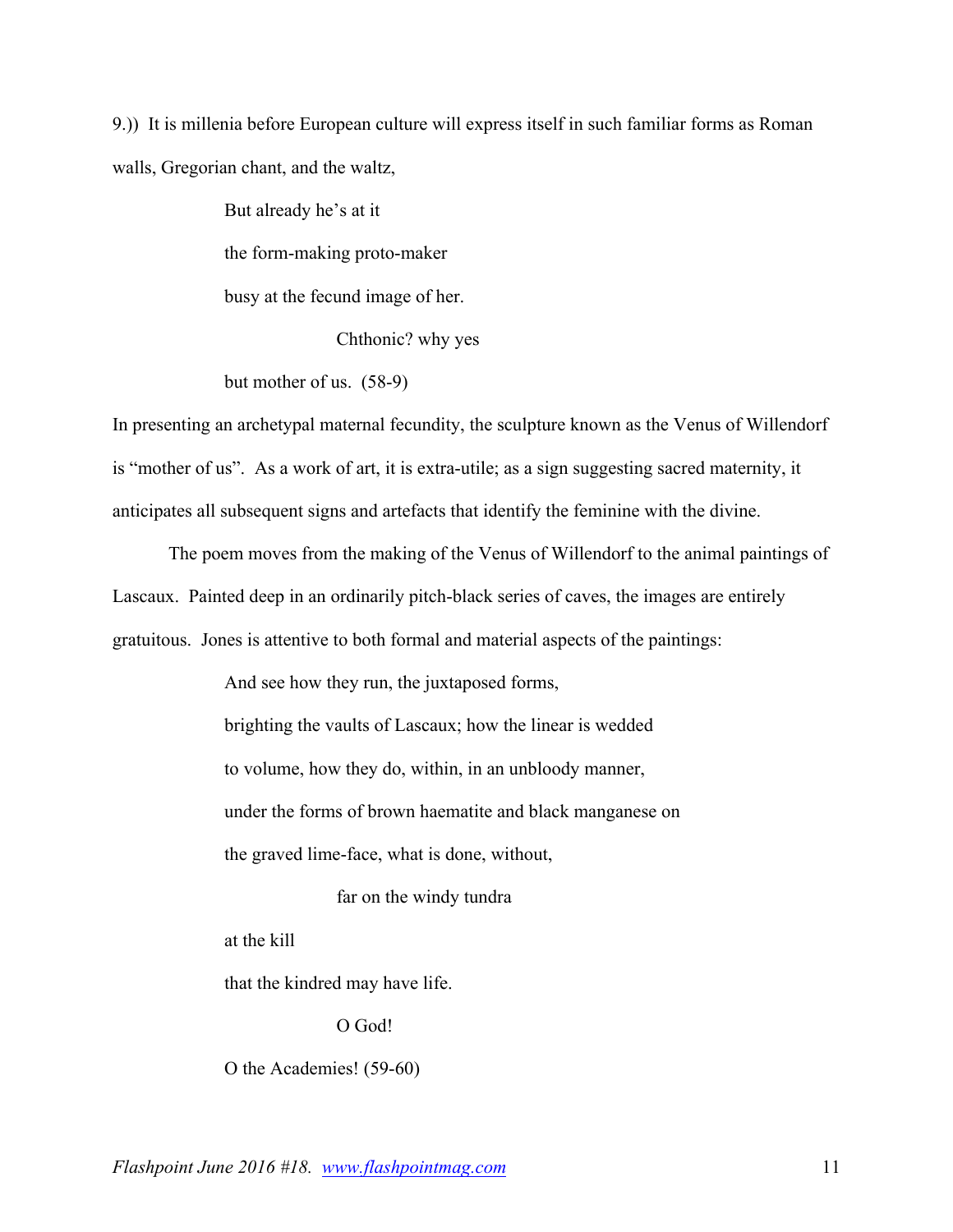Thomas Dilworth has pointed out the striking analogies between Jones's description of the Lascaux imagery and the Catholic Mass (*SM* 178-9). Jones's stress on the physicality of the Lascaux images, the materials and surface that together comprise them, is consistent with the Incarnational theology that shapes the poem. The verb "brighting" emphasizes the striking colour of the animal images, while his observation of "how the linear is wedded to volume" comments on the three-dimensional effect achieved by the artists though shading and skilful use of the cave surfaces. Jones's language draws attention to the artist's materials and the surface upon which he worked: "brown haematite and black manganese on / the graved lime-face". "Haematite" is a form of iron oxide found in the red chalk widely mined and used in Paleolithic Europe, while "manganese" is the metal base of the pigments used at Lascaux. Even the word "graved" – which the *OED* fittingly describes as an "archaic" word – seems to be chosen with meticulous care: it can mean to engrave or to fix indelibly, both of which make sense when applied to these ancient images. The representation of hunting animals in paint Jones sees as prefiguring the representation of Christ's sacrifice in the Eucharist, both "in an unbloody manner" (see Dilworth *SM* 178-9). The final exclamation in this passage – "O the Academies!" – expresses wonder at the "school" that could produce such fine work at Lascaux, but perhaps also laments the explicitly academic artwork of more recent centuries, in which formalism and theory displace inspiration and craftsmanship. The Lascaux images provide a gratuitous counterpoint to the hunt itself; in a letter from 1971, he remarks that "the superb forms of great horned creatures with a dart or two depicted in flank or neck, is about the nearest thing to the acts and words of the inutile Oblation of the Coena Domini, while outside on the bitter tundra the great beasts fall before the highly utile spears of the tribe" (*DGC* 233).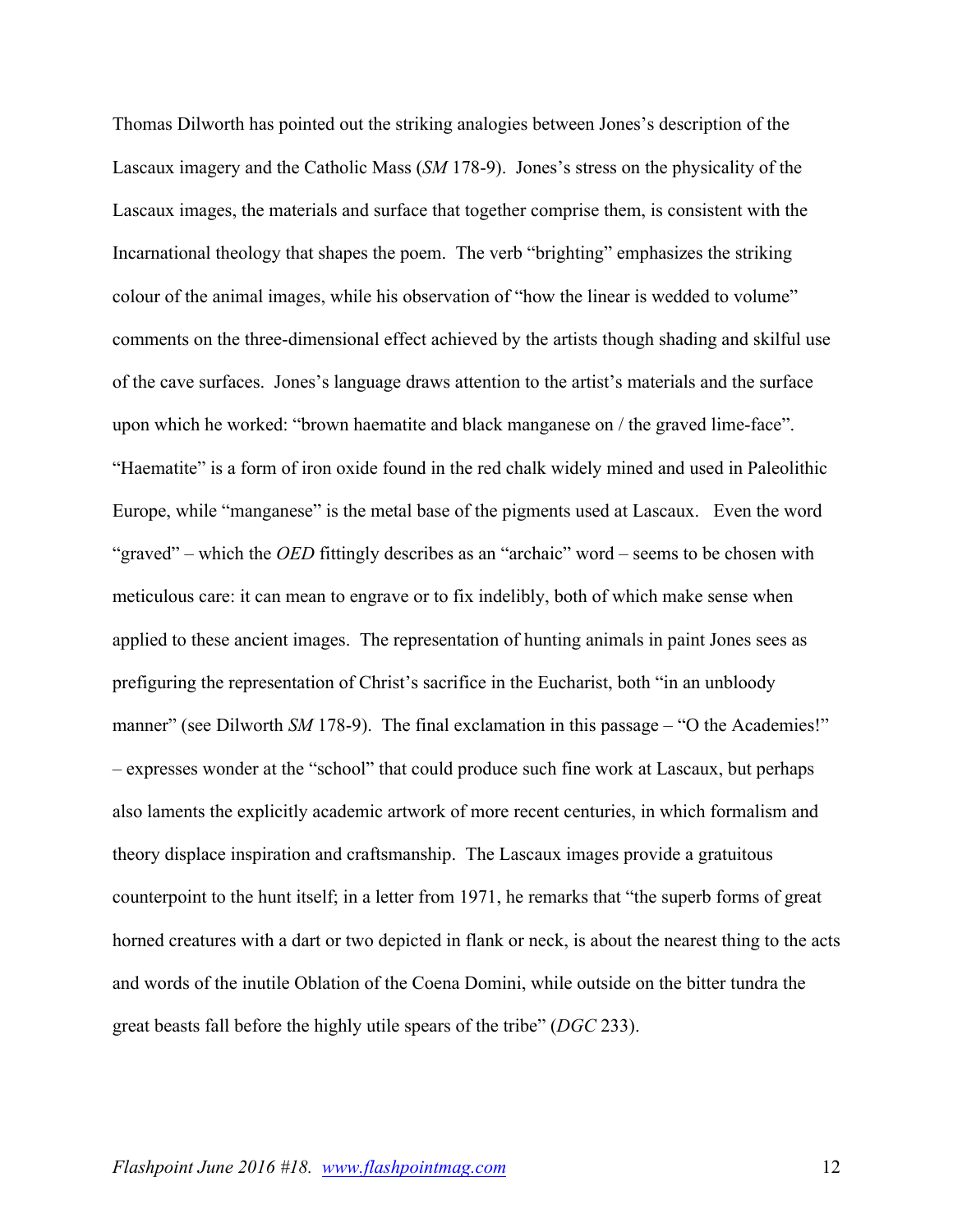Human artefacture extends beyond those works which approximate to the modern category of fine art, like sculpture or painting. As his examples from Willendorf and Lascaux suggest, however, Jones places the origin of art in the making of sacred artefacts. The more practical application follows, rather than leads, our making of objects devoted to the divine: what the poem calls "anathemata." Thus in Part II, we learn that "The makers of anathemata can, at a pinch, beat out / utile spares for the mobile columns or amulets for the raiding / captains and the captains themselves bring certain specifica- / tions and new god-fears" (90). Most making over the course of our history has, nonetheless, a recognizably utile end that conditions even its gratuitious elements.

To the extent that the maker takes pride and care in the work, even plainly utile artefacts will partake in the gratuitous. In Part III, Jones invokes his maternal grandfather, the mast and block maker Ebenezer Bradshaw. No matter what bribes he may be offered by captains urgent to set sail, Bradshaw steadfastly refuses to compromise the quality of his work. He promises, however, that

> if he waits his turn an' damps down his Sicily sulpher, we'll spokeshave those deadeyes for him as smooth as a *peach* of a cheek

> we'll fay that hounding trim and proper – and of the best spruce, to rhyme with her mainmast, we'll square true and round to a nicety the double piercin's o' that cap – and of keel-elm.

If he leaves it to us we'll fix him dandy. (120-1)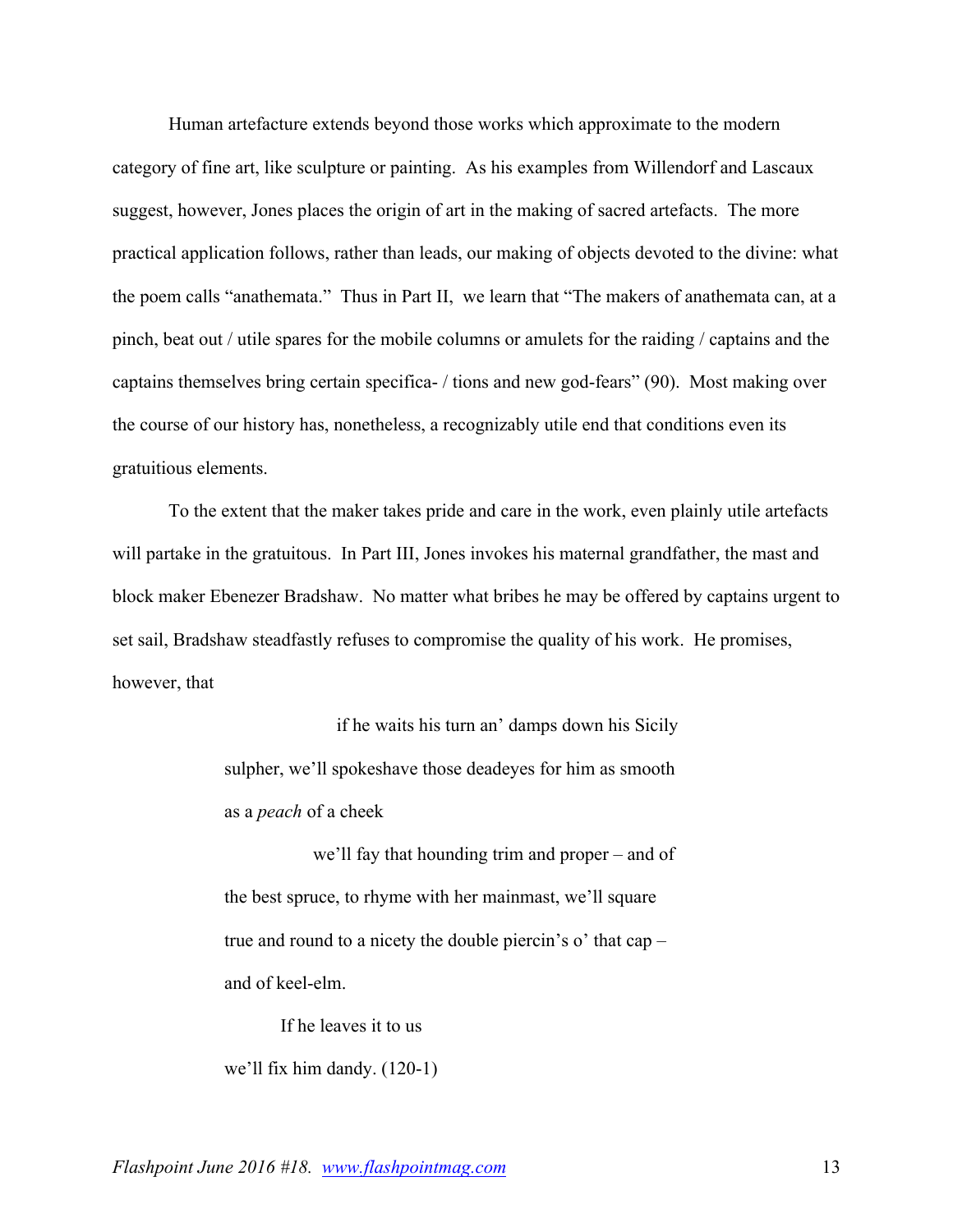Dilworth notes that in this context, the verb "fay" has the sense of "fit the joints for" (*RDJ* 144); among the definitions recorded in the *OED* is "to put together", which also makes "fay" analogous to the act of making a work of art: as Jones himself observes, the *OED* identifies the root of "art" as meaning "something fitted together" (*E&A* 150). The extra-utile quality of fine workmanship is revealed by the pride Bradshaw takes in using "the best spruce, to rhyme with her mainmast". His choice of the word "rhyme" suggests an analogy between mast-making and the more obviously gratuitous art of poetry. Jones's point that craftsmanship is a virtue, regardless of the end to which it is put, is made startlingly clear in the lines that follow, where Bradshaw boasts that, were he given "the job of mortisin' / the beams" of the Cross itself, he would "set that aspen transom square to / the Rootless Tree" (121). It is as though he unconsciously recognizes the connection between our capacity to make and our religious nature as human beings.

Jones's portrayal of Gwenhwyfar in Part VII, "Mabinog's Liturgy", adorns her with images of artefacture that frequently allude to the process of its making. The Queen wears "cloth of Grass of Troy and spun Iberian asbestos, and under / these ornate wefts the fine-abb'd Eblana flax, maid-worked / (as bleached as will be her cere-cloth of thirty-fold when / they shall intone for her … *pro anima famulae tuae*)" (196). The adjectives "spun", "fine-abb'd", "maid-worked" and "bleached" – all derived from verbs – emphasize the labour and skill involved in producing cloth fit for a Queen. Henry Summerfield glosses "fine-abb'd" as meaning "with a woof of fine threads" (121), although the *OED* defines "abb" as a noun meaning "weaving", with historical senses that include woof, warp, and weft. Jones's use of the word as a verb is original, and he was likely attracted to its Old English roots and multiple meanings that encompass so many aspects of woven cloth. Although cloth itself may serve a utile purpose, the rarity and beauty of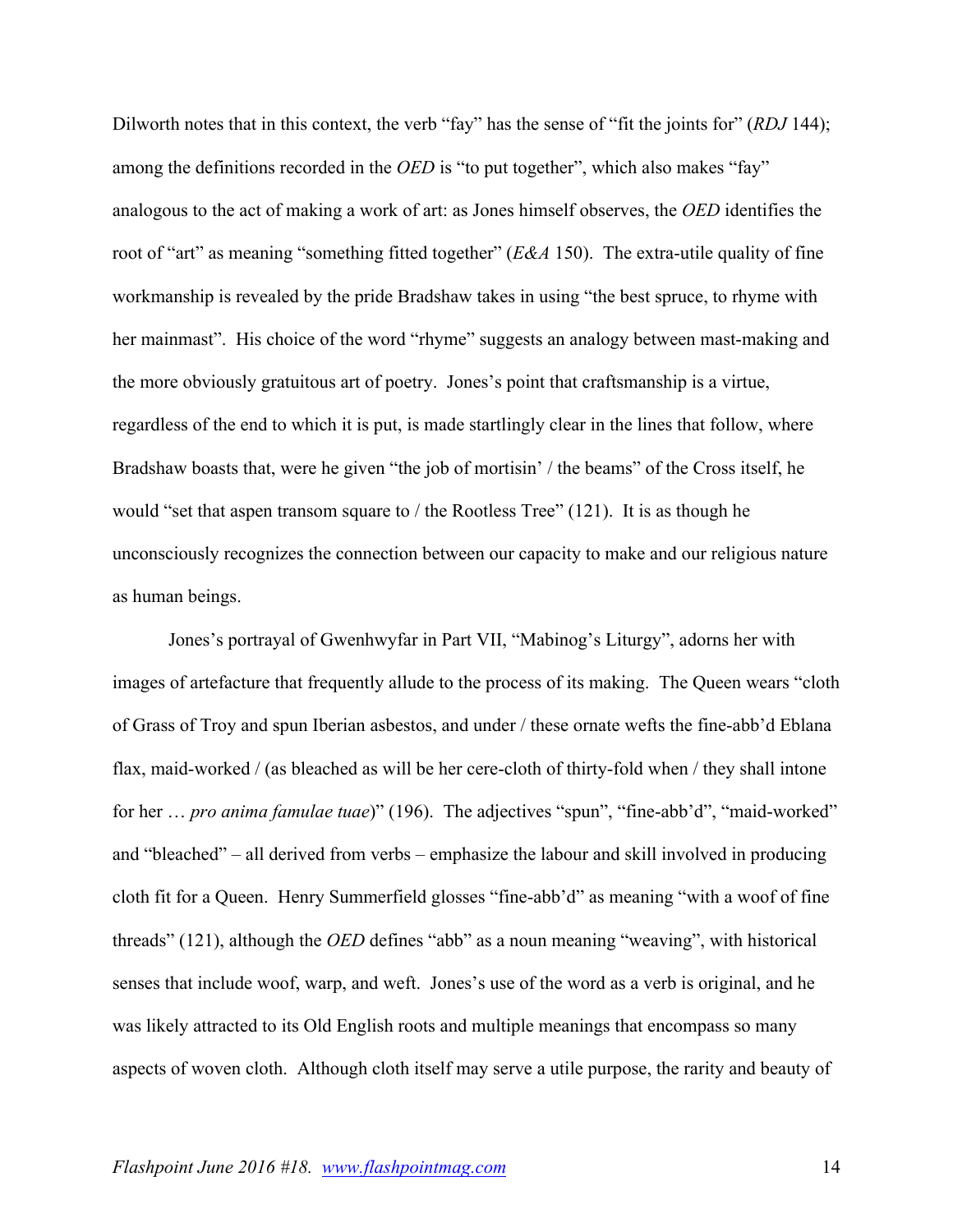the fabrics used to clothe Gwenhwyfar mark them as gratuitous artefacture. Jones is nonetheless careful to situate her hand-crafted adornment in the world of work and trade, noting, for example, that "the supple Andalusian buckskin" used to make her "high-laced buskins" has been "freighted from / Córdoba" by a network of "transmarine nego- /tiators, prospectors, promoters, company floaters and *mer*- / *catores*" (197). No matter how rare or refined the artefact, it is inseparable from the imaginative, bodily, and economic activity that produced it, revealing the fullness of our human nature.

If on the one hand the act of making shades into manual labour in its more artisanal applications, on the other the making of signs in Jones's poetry shades into ritual, and thus becomes a means of expressing the human relationship with the divine. The pinnacle of signmaking ritual in *The Anathemata* occurs in Part VII, with the breaking of the Eucharist. Jones invokes the silence of a church, where one might hear

> the fracture-sound when

> > with this hand and that hand conjoined

over the poured-out confluence

he parts that, which –

under the sign of that creature –

can do more than any grain. (227)

The sensory vividness of Jones's imagery here – from the evocative "fracture-sound" to the tactile "this hand and that hand conjoined" – is perhaps only matched in his imagery of making by the sculpting of the Venus of Willendorf. Both involve the making of signs that are consecrated to the divine, and the imagery of both imaginatively unites spirit and flesh.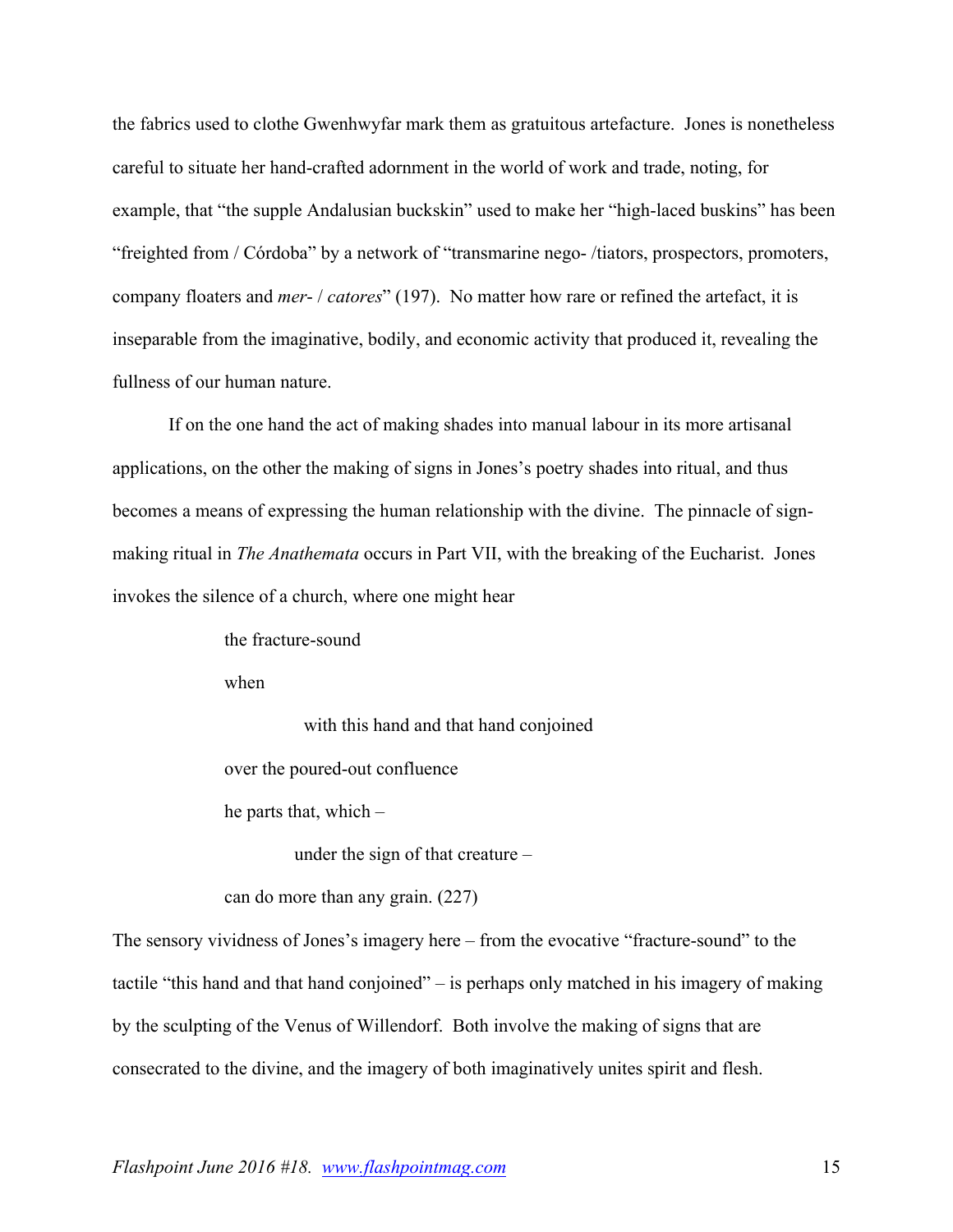An interesting variation on the theme of making occurs in "The Dream of Private Clitus," one of the fragments comprising *The Sleeping Lord* (1974). In it, Clitus, an old soldier in the Roman army, describes for his younger companion Oenomaus what he calls his "dream-making" from many years before (17). By describing the spontaneous act of dreaming as a kind of "making", Jones's language implies that our capacity to make images emerges from the deepest levels of our being. In translating the images of his dream into words, Clitus acts the part of poet within the poem itself, reflecting Jones's belief that the capacity to make is innately human and not limited to those individuals designated as artists or poets. The poem offers an explicit comparison between the unconscious making of a dream and the more intentional making of an artefact, specifically the sculpture of the Tellus Mater (Mother Earth) on a Roman temple known as the Ara Pacis (Altar of Peace). Clitus's response to the sculpture is first and foremost appreciative of its craftsmanship: "It's a fine job of work, all / the relief-work between the pilasters, but specially that left hand / one of the Terra Mater […]" (*SL* 18). Reflecting on the way the moonlight reveals the sculpture's contours, Clitus observes that "You get a good relief in the moon of that type of work, it's a bit / of a marvel how they contrive that sort of work and that's a job / you'd be a fine duffer at, Oenamaus, mason-work. But that was / as fine a work as I've seen in the moon  $[...]$ " (18). The repetition of "work" – six times in the passages quoted – foregrounds the labour of making involved in producing the relief-image of the Terra Mater, even before we get to the description of the goddess herself. While critics have rightly focused on the figure as an archetypal image of motherhood and fecundity, it is most immediately presented in the poem as an artefact. Within the larger context of Jones's poetry, the carving of the Terra Mater is also a refinement of earlier human efforts to sculpt images of divine femininity, such as his portrayal in *The Anathemata* of those "man-hands" that "god-handled the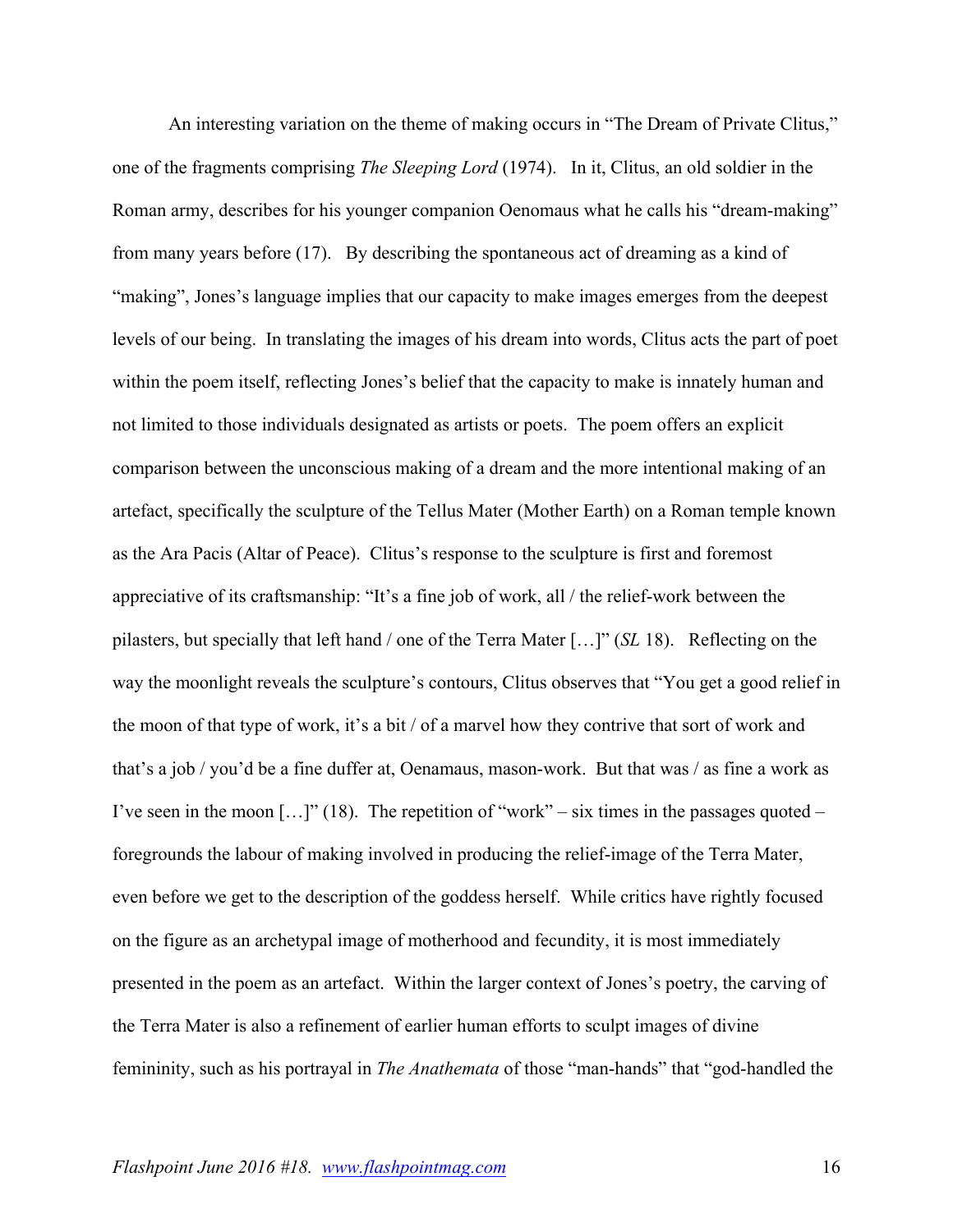Willendorf stone" (58). Jones's poetry invites us to pause as we take aesthetic pleasure in a work of art, and consider it as something made, as a product of human imagination and labour.

While images that actually depict the making of an artefact or sign are relatively rare in Jones's poetry, when they occur – as in the Willendorf and Eucharistic examples – they are especially meaningful. Elsewhere, Jones alludes to the process of making more indirectly, but in a way that emphasizes the "made-ness" of the artefact, as in the example from "The Dream of Private Clitus". Of particular interest are images of human artefacture which, though primarily utile in purpose, are nonetheless endowed with gratuitous qualities through the conditions of their use or by their cultural associations, like the mast-and-block manufacture alluded to in the "Redriff" section of *The Anathemata*. Regardless of how utile or gratuitous our making is, however, it reveals for Jones our fundamental human nature. As he explains in "Art and Sacrament", a human being is "A creature which is not only capable of gratuitous acts but of which it can be said that such acts are this creature's hall-mark and sign-manual" (148). This definition is amply borne out by the imagery of making in Jones's poetry.